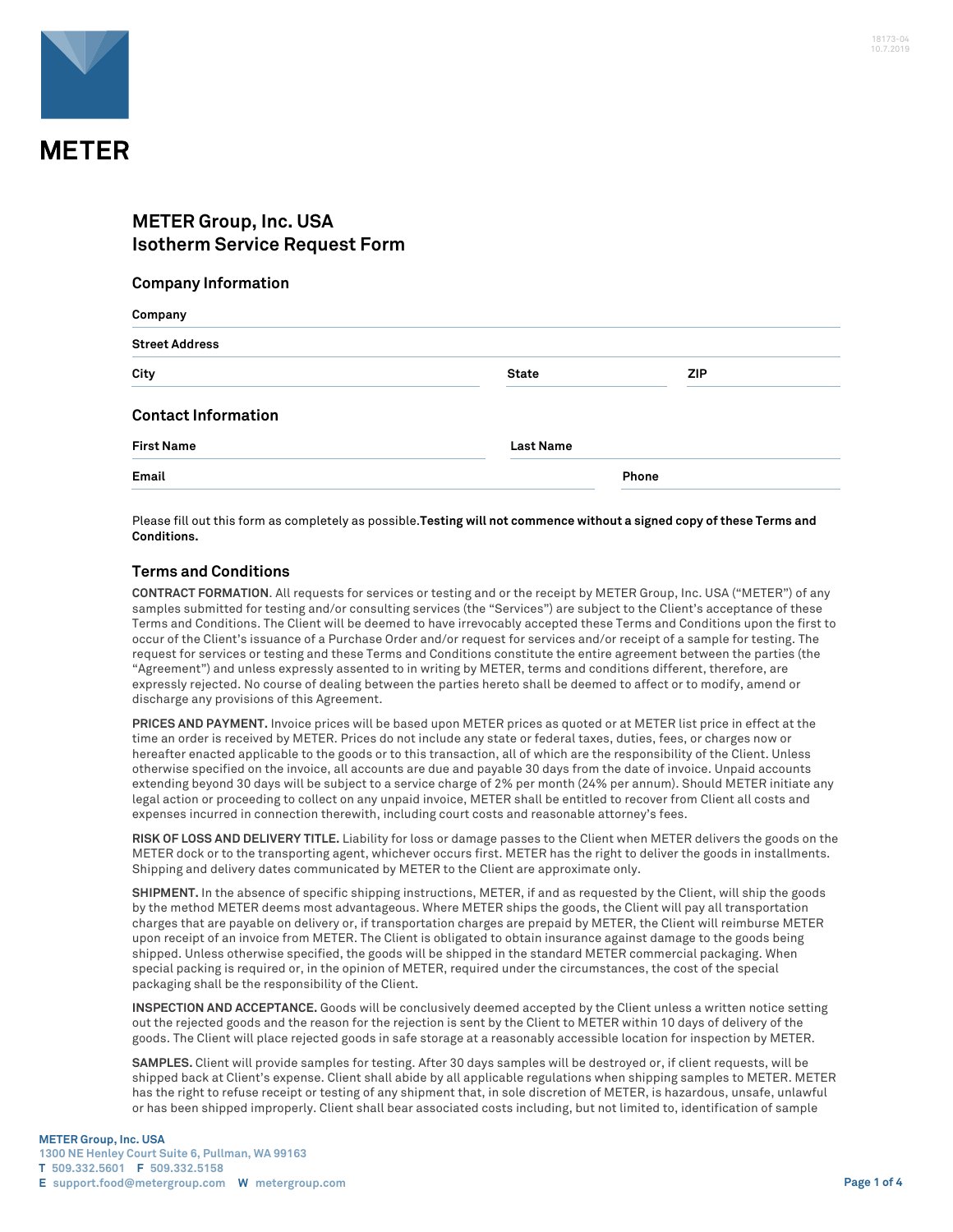

content, damage incurred by METER as a result of improper packaging, labeling or omission of documents, and return or disposal of materials.

**CUSTOM GOODS.** There is no refund or return for custom or nonstandard goods.

**WARRANTIES.** METER warrants all equipment manufactured by it to be free from defects in parts and labor for a period of one year from the date of shipment from factory. The liability of METER applies solely to repairing, replacing, or issuing credit (at sole discretion of METER) for any equipment manufactured by it and returned by the Client during the warranty period. METER MAKES NO SEPARATE OR OTHER WARRANTY OF ANY NATURE WHATSOEVER, EXPRESS OR IMPLIED, INCLUDING THE WARRANTY OF MERCHANTABILITY OR FOR A PARTICULAR PURPOSE. There shall be no other obligations either expressed or implied.

**DISCLAIMER OF WARRANTIES**. METER has relied on information supplied by the Client in rendering the services. The results assume the accuracy of such information and that the Client is entitled to share such information with METER. Any information provided by METER in the report or in connection with the services is for the benefit of the Client only and no third-party shall be entitled to rely thereon without the prior written consent of METER. METER warrants only that it shall conform the services to the specifications set forth in the request because of numerous factors affecting results either express or implied. Statements made in the report or in connection with the Agreement shall not be construed as representations or warranties or as inducements of any kind whatsoever.

**LIMITATION OF LIABILITY.** METER will not be liable to the Client or any other person or entity for indirect special, incidental, consequential, punitive, or exemplary damages in connection with this transaction or any acts or omissions associated therewith or relating to the sale or use of any goods, whether such claim is based on breach of warranty, contract, tort, or other legal theory and regardless of the causes of such loss or damages or whether any other remedy provided herein fails. In no event will METER total liability under this contract exceed an amount equal to the total amount paid for the goods purchased hereunder.

Client's right to recover damages caused by the negligence or breach of METER with respect to any testing or consulting services shall not exceed the amount actually paid by Client to METER. METER or its designated subcontractor will not be liable for any other damages whatsoever arising from or in any way connected to the Services or the Data. In no event shall METER or its designated subcontractor be liable for any special, indirect, or incidental or consequential damages of any kind, including without limitation any damages with respect to loss of income, compensation, prospective profits, expenditures, investments, or commit isotherm.

**LITIGATION SERVICES.** Client shall notify METER in writing if any services to be performed is in support of pending or contemplated litigation and shall further advise METER of the parties involved in such litigation prior to METER commencing the requested Services. In the event employees or contractors of METER are subpoenaed to testify before any tribunal, panel, official, or judicial officer by the Client or by another litigant in connection with the services, Client shall be responsible to pay METER its costs plus the usual customary hourly rate for METER consulting for the time spent to travel, attend and appear to so testify.

**WAIVER.** In the event of any default under or breach of the contract by the Client, METER has the right to refuse to make further shipments. Failure of METER to enforce at any time or for any period of time the provisions of this contract will not constitute a waiver of such provisions or the right of METER to enforce each and every provision.

**DISPUTE RESOLUTION**. Any controversy or claim arising out of or relating to this Agreement, or the breach thereof, except for issues of non-payment, shall require mediation as a prerequisite to the commencement of legal proceedings. The parties shall share equally in the cost of the mediator and if the parties are unable to agree on a mediator, either party may request that a mediator be appointed by the Judge of the Whitman County Superior Court. Disputes regarding non-payment by a Client for services rendered shall not be subject to the mediation requirement.

**GOVERNING LAW.** The validity, construction, and performance of the contract and the transactions to which it relates will be governed by the laws of the United States of America. All actions, claims, or legal proceedings in any way pertaining to this contract will be commenced and maintained in the courts of Whitman County, State of Washington, and the parties hereto each agree to submit themselves to the jurisdiction of such court.

**SEVERABILITY.** If any of the Terms and Conditions set out in this contact are declared to be invalid by a court, agency, commission, or other entity having jurisdiction over the interpretation and enforcement of this contract, the applications of such provisions to parties or circumstances other than those as to which it is held invalid or unenforceable will not be affected. Each term not so declared invalid or unenforceable will be valid and enforced to the fullest extent permitted by law and the rights and obligations of the parties will be construed and enforced as though a valid commercially reasonable term consistent with the undertaking of the parties under the order has been substituted in place of the invalid provision.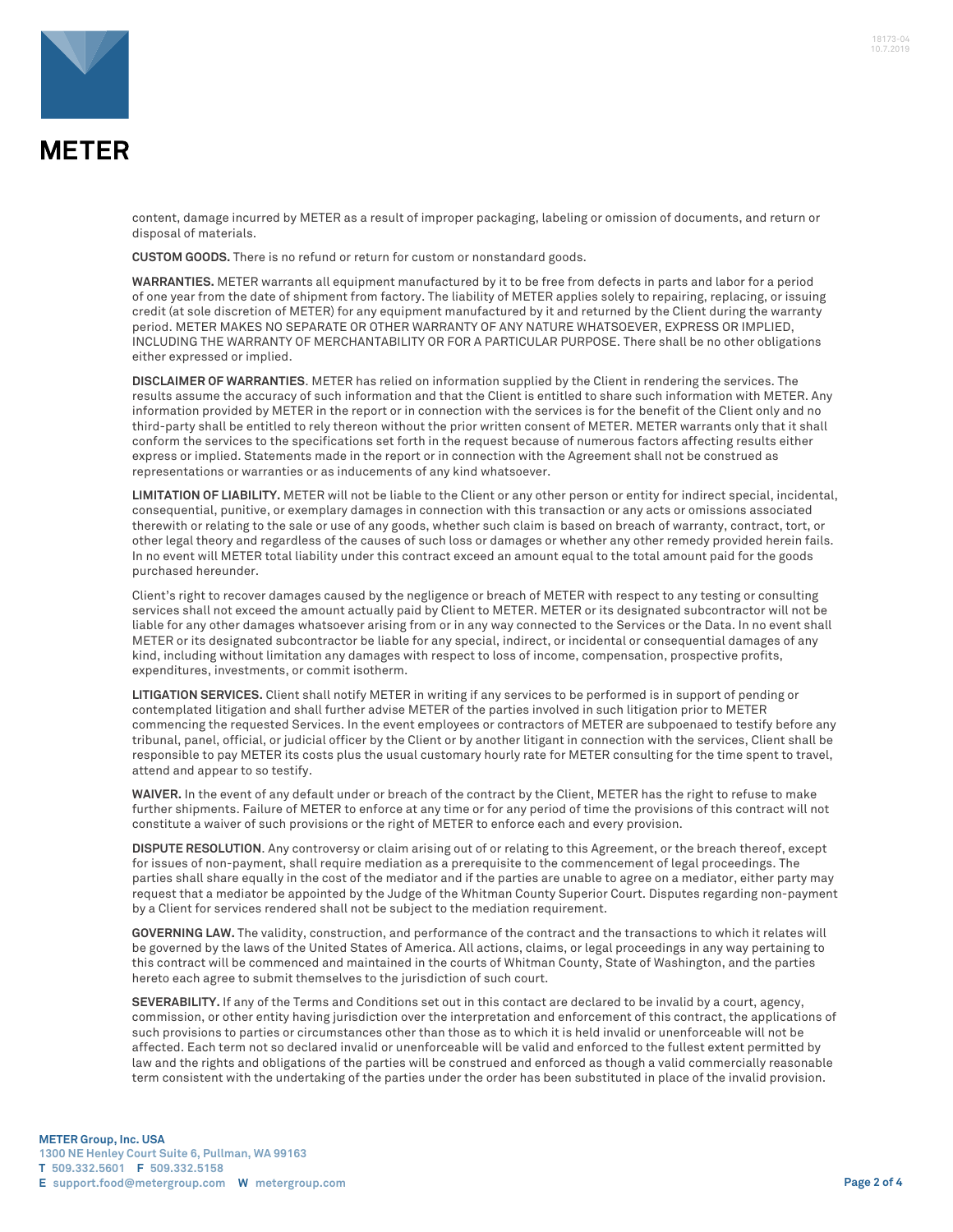



**METER** 

**SET-OFF.** The Client may not set-off any amount owing from METER to the Client against any amount payable by the Client to METER whether or not related to this contract.

| Signature                                                                                                                                                                                                                                                                                                                                                                                         | Date                                                 |  |  |  |
|---------------------------------------------------------------------------------------------------------------------------------------------------------------------------------------------------------------------------------------------------------------------------------------------------------------------------------------------------------------------------------------------------|------------------------------------------------------|--|--|--|
| Name/Title                                                                                                                                                                                                                                                                                                                                                                                        |                                                      |  |  |  |
| <b>Isotherm Information</b><br>Please fill out this form as completely as possible.<br>DDI (Dynamic)<br><b>Isotherm Type</b>                                                                                                                                                                                                                                                                      | DVS (Static) fill out the information in shaded area |  |  |  |
| <b>DVS Specifics</b>                                                                                                                                                                                                                                                                                                                                                                              |                                                      |  |  |  |
| Step Resolution*                                                                                                                                                                                                                                                                                                                                                                                  | Trigger (0.02 default)**                             |  |  |  |
| Timeout                                                                                                                                                                                                                                                                                                                                                                                           | Events (2 default)***                                |  |  |  |
| * Step resolution is the distance between equilibration points. For example, a step resolution of 0.1 will equilibrate at every 0.1 water activity after<br>the starting point until the endpoint is reached. If the starting point is 0.1 with a step resolution of 0.1, the equilibration points will be 0.1, 0.2, 0.3,<br>etc. This will determine the overall number of equilibration points. |                                                      |  |  |  |
| ** The trigger value is the change in mass over time. This is calculated by the percent weight change per hour.                                                                                                                                                                                                                                                                                   |                                                      |  |  |  |
| *** Quantity of trigger events needed to proceed to the next step.                                                                                                                                                                                                                                                                                                                                |                                                      |  |  |  |
| Temperature for Isotherm (25 °C default)                                                                                                                                                                                                                                                                                                                                                          | aw/RH Range (0.03-0.95 limits)                       |  |  |  |
| <b>Moisture Content</b>                                                                                                                                                                                                                                                                                                                                                                           | <b>Current Moisture Method Used</b>                  |  |  |  |
| <b>Wet Basis (Default)</b><br><b>Dry Basis</b>                                                                                                                                                                                                                                                                                                                                                    |                                                      |  |  |  |
| Does the sample contain any volatile compounds?                                                                                                                                                                                                                                                                                                                                                   |                                                      |  |  |  |
| Propylene Glycol<br><b>Acetic Acid</b><br>Ethanol                                                                                                                                                                                                                                                                                                                                                 | Other (specify)                                      |  |  |  |
| If METER is to determine additional moisture content values (LOD only), please include protocol.                                                                                                                                                                                                                                                                                                  |                                                      |  |  |  |
|                                                                                                                                                                                                                                                                                                                                                                                                   |                                                      |  |  |  |
|                                                                                                                                                                                                                                                                                                                                                                                                   |                                                      |  |  |  |
|                                                                                                                                                                                                                                                                                                                                                                                                   |                                                      |  |  |  |
|                                                                                                                                                                                                                                                                                                                                                                                                   |                                                      |  |  |  |
|                                                                                                                                                                                                                                                                                                                                                                                                   |                                                      |  |  |  |